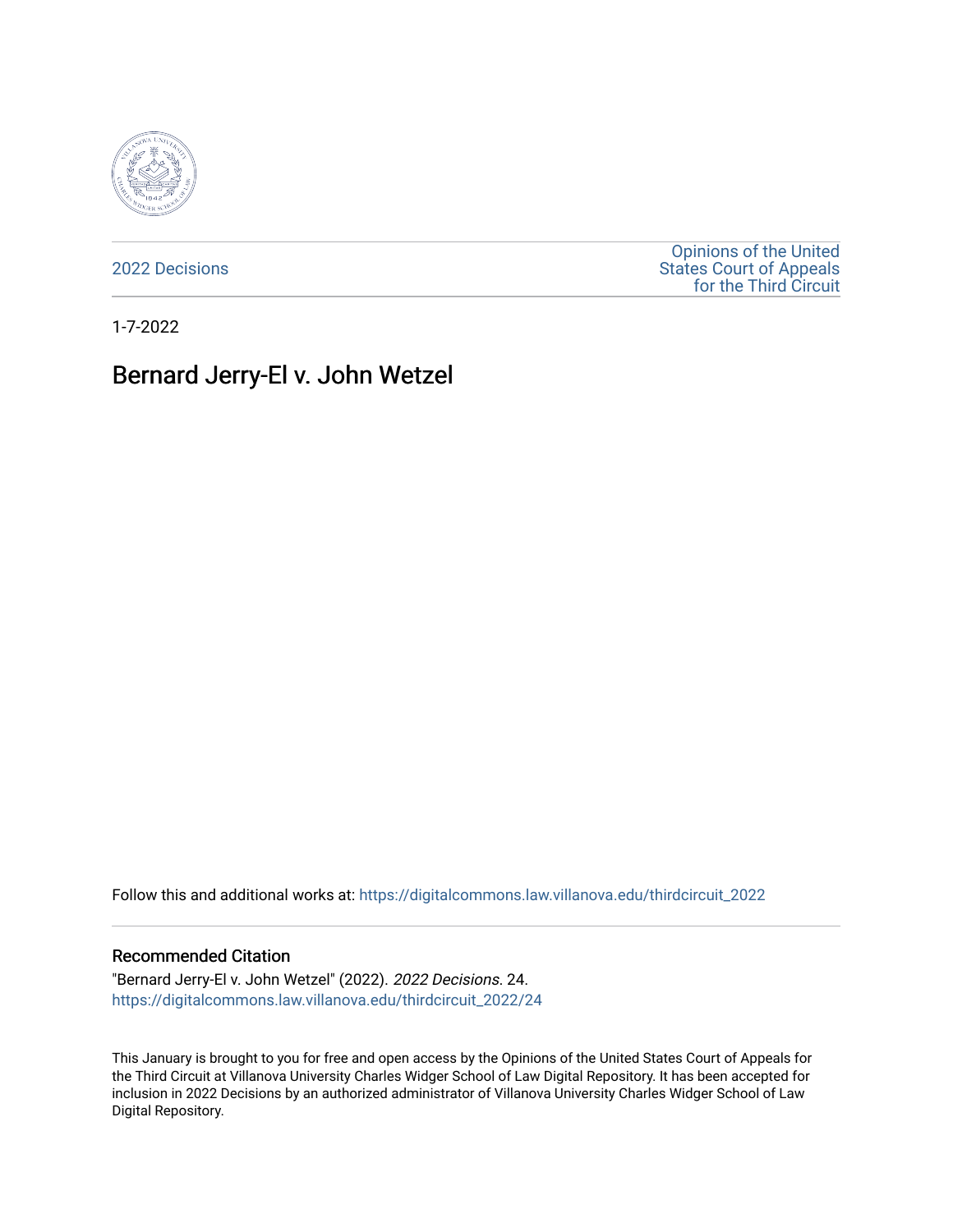#### **NOT PRECEDENTIAL**

#### UNITED STATES COURT OF APPEALS FOR THE THIRD CIRCUIT

\_\_\_\_\_\_\_\_\_\_\_

No. 19-3105 \_\_\_\_\_\_\_\_\_\_\_

# BERNARD CARTER JERRY-EL, Appellant

v.

JOHN E. WETZEL, Secretary of Corrections; JAMEY LUTHER, Superintendent of Laurel Highlands; LEO GLASS, Deputy Superintendent; CAPTAIN NOSE; LIEUTENANT BEERS; MICHAEL BOROSKY, CFSM II; C.O. INTAHAR; NURSE SCHROCK; JAMIE WINESICKLE, Dialysis Supervisor; J. SHAFFER, C.O.; DIBRIDGE, Unit Manager; MAINTENANCE SUPERVISOR; SAFETY MANAGER; LIEUTENANT BEARJAR

\_\_\_\_\_\_\_\_\_\_\_\_\_\_\_\_\_\_\_\_\_\_\_\_\_\_\_\_\_\_\_\_\_\_\_\_

On Appeal from the United States District Court for the Western District of Pennsylvania (D.C. No. 3-16-cv-00253) District Judge: Honorable Kim R. Gibson

Submitted Pursuant to Third Circuit L.A.R. 34.1(a) on August 6, 2021

\_\_\_\_\_\_\_\_\_\_\_\_\_\_\_\_\_\_\_\_\_\_\_\_\_\_\_\_\_\_\_\_\_\_\_\_

Before: GREENAWAY, JR., KRAUSE, and BIBAS, Circuit Judges

(Opinion filed: January 7, 2022)

\_\_\_\_\_\_\_\_\_\_\_\_\_\_\_\_\_\_\_\_\_\_\_\_\_\_\_\_\_\_\_\_\_\_\_\_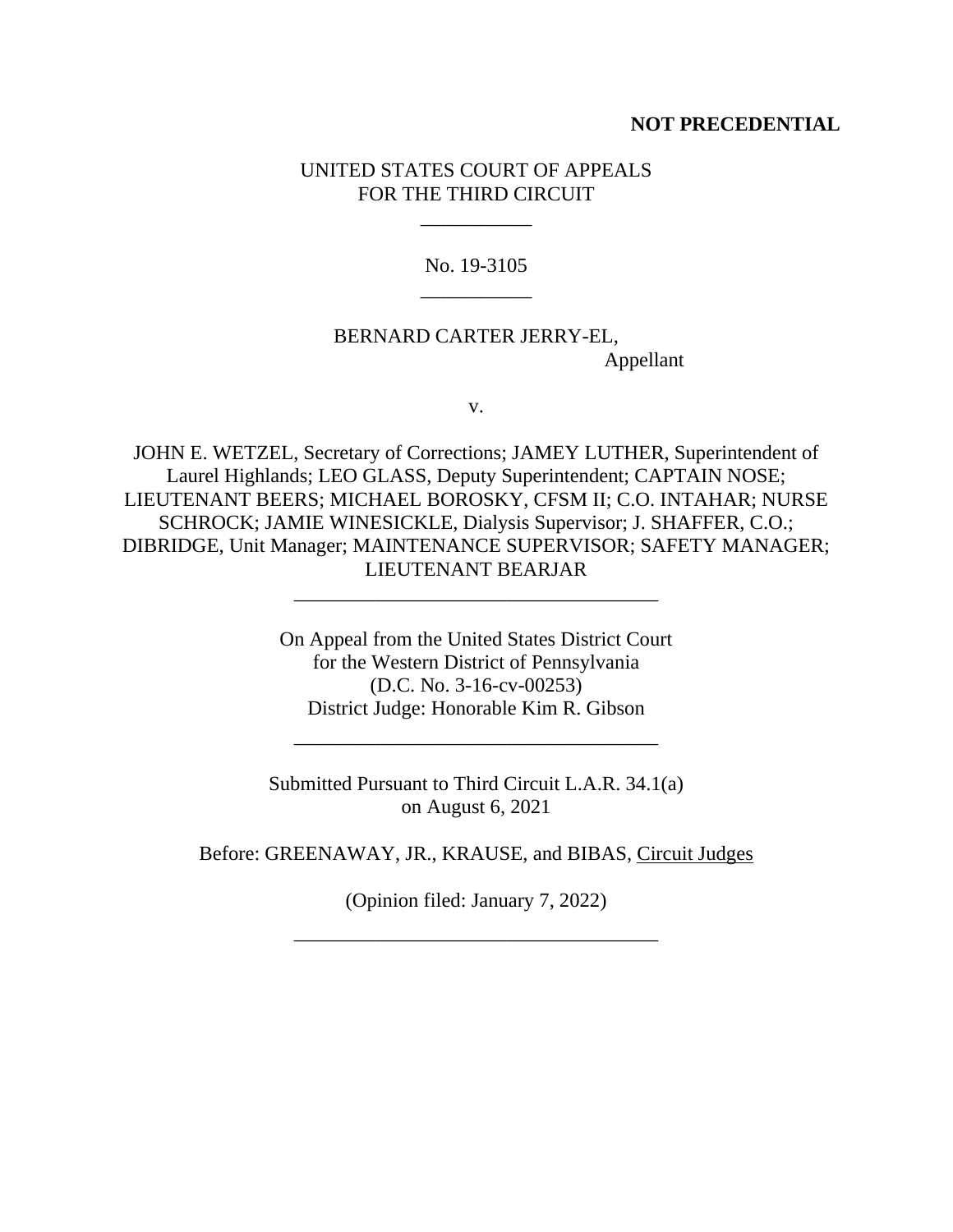# OPINION\* \_\_\_\_\_\_\_\_\_\_\_

\_\_\_\_\_\_\_\_\_\_\_

### PER CURIAM

Bernard Jerry-El, a Pennsylvania state prisoner proceeding pro se, appeals an order of the United States District Court for the Western District of Pennsylvania dismissing his civil rights action. We will affirm the judgment of the District Court.

In 2016, Jerry-El filed a complaint against prison officials, prison employees, and several doctors raising claims related to the conditions of his confinement. Jerry-El amended his complaint twice and the District Court granted the defendants' motions to dismiss the second amended complaint for failure to state a claim for relief. It granted Jerry-El leave to amend his Eighth Amendment claims against the prison officials and employees. *See* 4/6/18 Memorandum Order.

Jerry-El filed a lengthy third amended complaint, the bulk of which purported to set forth more than 160 causes of action. Relevant here, the Magistrate Judge denied the defendants' motion to strike the complaint and ordered Jerry-El to re-draft it. The Magistrate Judge directed him to address each defendant individually without conclusory assertions about conspiracy, set forth a short plain statement as to the named defendants, and explain what action each defendant took and how it injured him. *See* 7/19/18 Order at 5-6.

This disposition is not an opinion of the full Court and pursuant to I.O.P. 5.7 does not constitute binding precedent.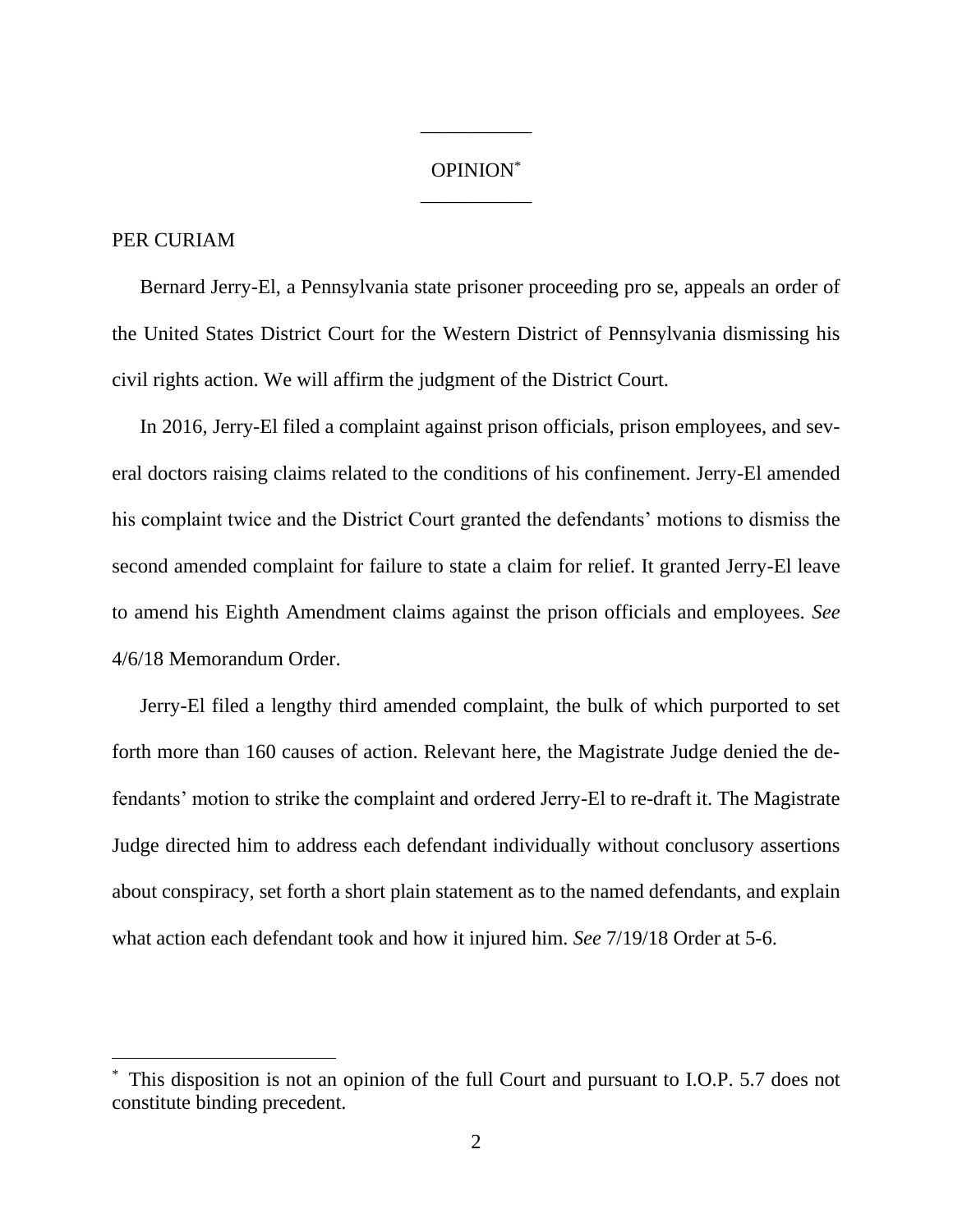Jerry-El filed a fourth amended complaint followed by a "Supplemental Complaint," which was similar to the fourth amended complaint and added a claim against a new defendant. The District Court treated the Supplemental Complaint as superseding the fourth amended complaint and adopted the Magistrate Judge's report and recommendation to dismiss it pursuant to 28 U.S.C. § 1915A(b)(1).<sup>1</sup> The District Court ruled that Jerry-El failed to state an Eighth Amendment claim against the previously-named defendants and that his new claim was improperly joined. It dismissed the new claim without prejudice to his ability to raise it in another action. *See* 8/28/19 Order; 8/8/19 Report and Recommendation. This appeal followed.

We have jurisdiction pursuant to 28 U.S.C. §1291. We review the dismissal of a complaint for failure to state a claim de novo. *Dooley v. Wetzel*, 957 F.3d 366, 374 (3d Cir. 2020).<sup>2</sup> We review the dismissal of a party for misjoinder for abuse of discretion. *DirecTV, Inc. v. Leto*, 467 F.3d 842, 844 n.1 (3d Cir. 2006).

Jerry-El raises twelve arguments for our review. We first consider his contentions regarding the dismissal of his Supplemental Complaint. This complaint may be deemed an amended complaint, as it revises and adds to allegations in Jerry-El's fourth amended complaint about events raised previously, and a supplemental complaint, as it adds events

<sup>&</sup>lt;sup>1</sup> The District Court astutely declined to adopt the first two sentences of the paragraph at the bottom of page 11 of the Report and Recommendation.

<sup>&</sup>lt;sup>2</sup> We generally apply plain error review when a litigant does not object to a Magistrate Judge's report and the litigant had notice that a failure to object would waive appellate rights. *See Brightwell v. Lehman*, 637 F.3d 187, 193 & n.7 (3d Cir. 2011). While Jerry-El filed objections addressing some, but not all, of his claims on appeal, we will apply de novo review as the Magistrate Judge did not give him the required notice in his August 8, 2019, or March 19, 2018, reports.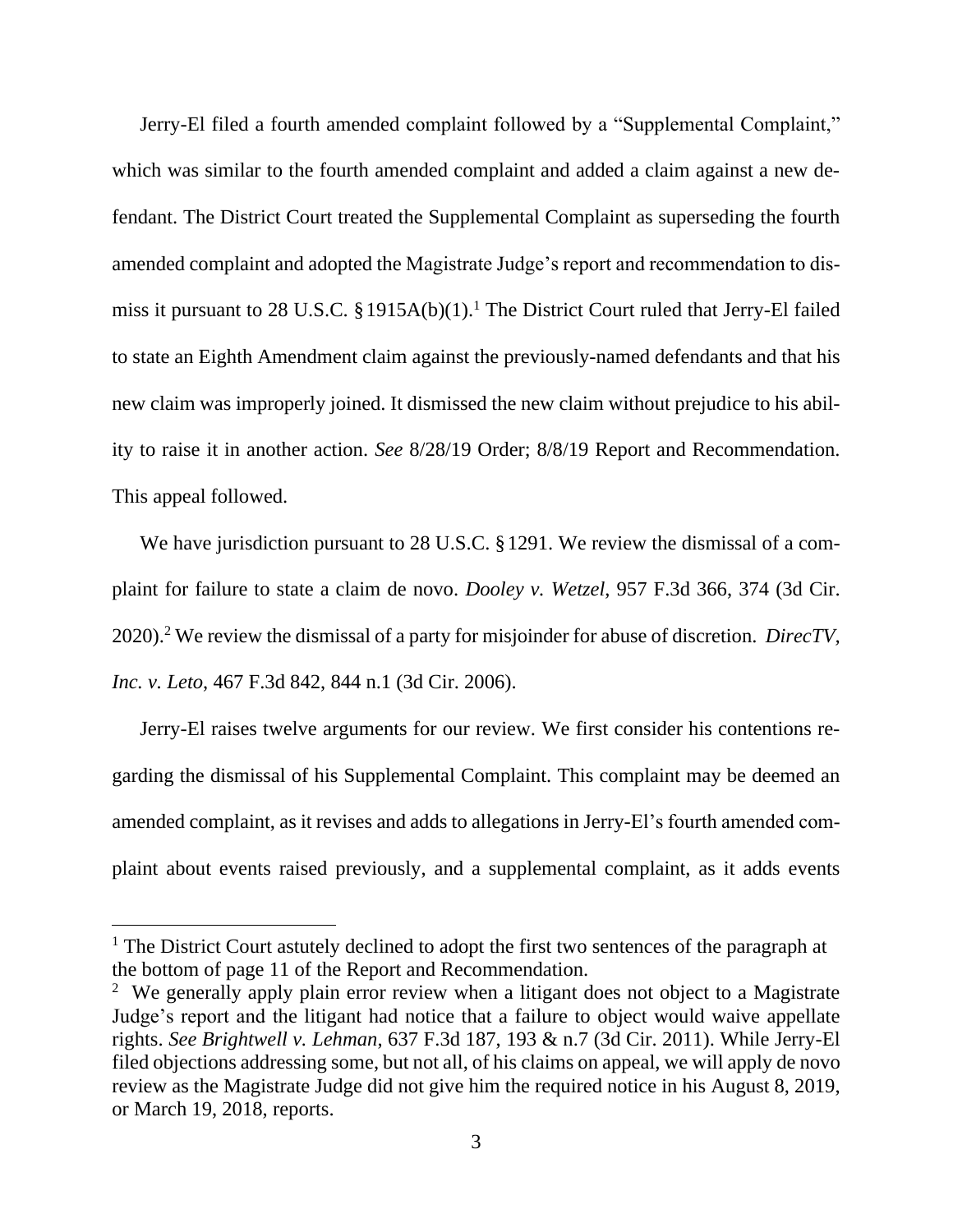occurring after the original complaint was filed. *See Garrett v. Wexford Health*, 938 F.3d 69, 81-82 (3d Cir. 2019). Although it does not appear that Jerry-El sought leave to file the Supplemental Complaint, the District Court implicitly granted leave to amend by considering the filing in lieu of his fourth amended complaint, and denied leave to supplement his complaint with a claim against a new party.

Jerry-El challenges on appeal the dismissal of an Eighth Amendment claim against Officer DiBridge involving exposure to second hand smoke. Jerry-El contends that the allegations in his fourth amended complaint, Supplemental Complaint, and other filings were sufficient to state a claim, and that the Magistrate Judge limited the allegations he could include in his complaint by requiring that he set forth a short plain statement of his claim. He separately argues that he stated a claim under the applicable legal standard.

To state an Eighth Amendment claim based on exposure to environmental tobacco smoke ("ETS"), Jerry-El must allege facts indicating that he is being exposed to unreasonably high levels of ETS, which means a risk that is "not one that today's society chooses to tolerate." *See Atkinson v. Taylor*, 316 F.3d 257, 262 (3d Cir. 2003) (quoting *Helling v. McKinney*, 509 U.S. 25, 36 (1993)). He also must allege facts supporting a conclusion that officials were deliberately indifferent to a serious risk of harm. *Id*.

Jerry-El alleged that he sent Officer DiBridge complaints about inhaling second hand cigarette smoke on six dates in the period from May 27, 2016, through May 3, 2017, and that during this period he begged to be moved to a smoke-free block. Suppl. Compl. at 7-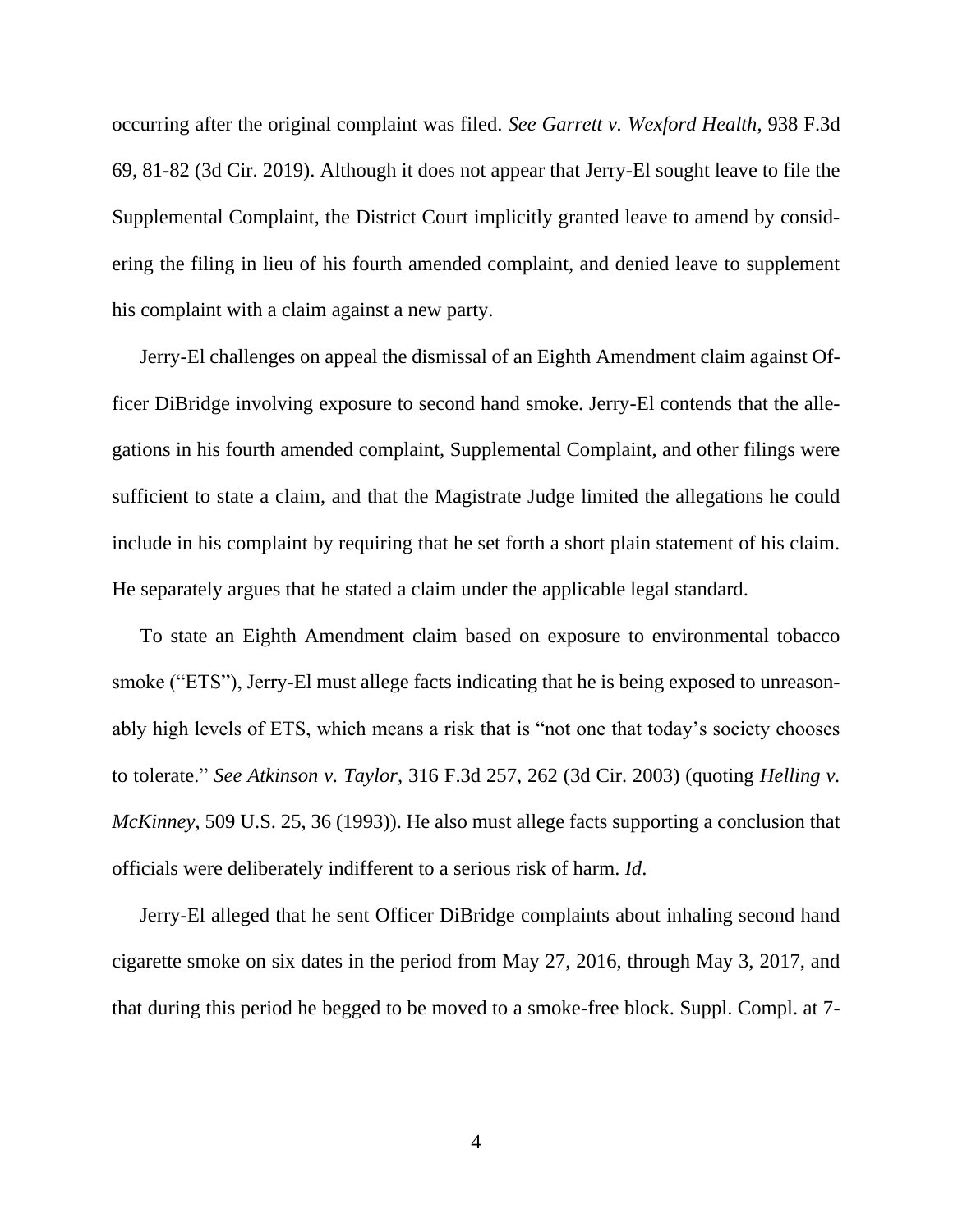8.<sup>3</sup> Jerry-El averred that he was forced to inhale ETS "at a minimum five times a day," and that he coughs, gets dizzy, and is guaranteed a respiratory disease, cancer, and death in the future. He stated that DiBridge and others refused his request for a transfer to a smoke-free block. Suppl. Compl. at 11-12.

Jerry-El's vague allegation as to his level of exposure to ETS from May 2016 to May 2017 is insufficient to state a claim. *See Ashcroft v. Iqbal*, 556 U.S. 662, 678 (2009) (requiring factual content that allows a court to draw the reasonable inference that the defendant is liable). In reviewing Jerry-El's second amended complaint, the Magistrate Judge noted that he could not evaluate this claim without further details and cited relevant authority. *See* 3/19/18 Report at 9. The Magistrate Judge's order requiring Jerry-El to re-draft his third amended complaint and set forth a short statement of his claim did not preclude him from alleging facts necessary to state a claim. Jerry-El alleged additional facts in a motion for summary judgment, which he reiterates in his brief on appeal, but he did not include these allegations in his Supplemental Complaint. We do not consider them in assessing the sufficiency of his pleading. *Frederico v. Home Depot*, 507 F.3d 188, 201-02 (3d Cir. 2007). As Jerry-El was afforded several opportunities to amend his complaint, we find no error in the dismissal of this claim. Allowing further amendment would be inequitable.<sup>4</sup>

<sup>3</sup> The Supplemental Complaint filed May 23, 2019, is the operative pleading. *See Garrett*, 938 F.3d at 82. Jerry-El's allegations in his fourth amended complaint in this regard, however, are the same.

<sup>&</sup>lt;sup>4</sup> Jerry-El noted in his third amended complaint that an inmate in an adjacent cell constantly blew ETS through his cell vent during the day and at night. This complaint was superseded by his Supplemental Complaint and it is not before us on appeal. *See Palakovic v. Wetzel*,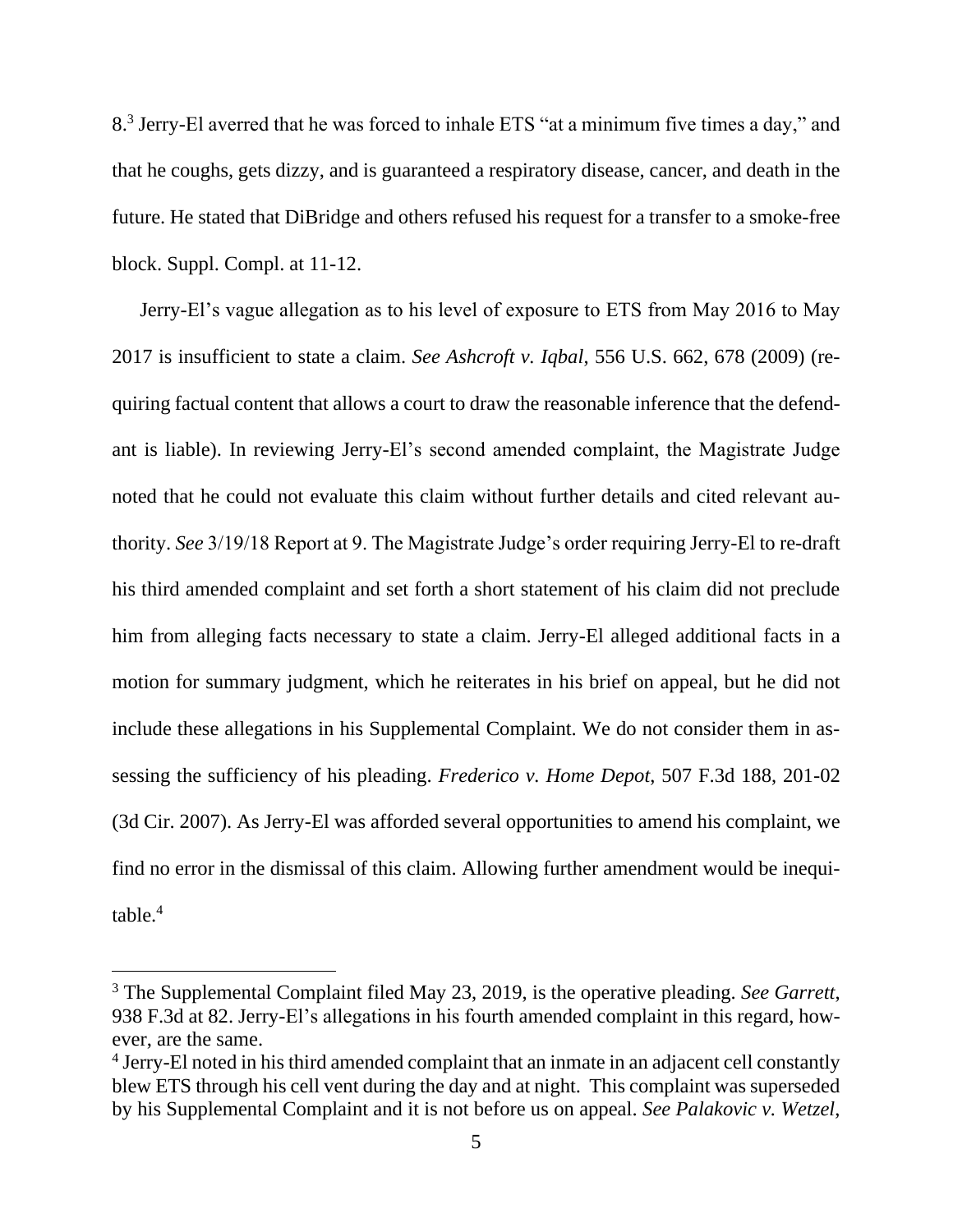Jerry-El also challenges the dismissal of a claim against Officer Shaffer. He alleged that Shaffer called him a "rat" and a "snitch" after he read Shaffer a letter he wrote reporting that Shaffer had assaulted inmates. He averred that Shaffer placed his life in danger by branding him a rat and a snitch and that other inmates pushed his wheelchair into a wall and stole his drinking cup and filled it with feces. *See* Suppl. Compl. at 6, 11.

The District Court did not specifically address these allegations, but we agree with its determination that Jerry-El failed to state an Eighth Amendment claim. Although courts of appeals have held that labeling an inmate a snitch can give rise to a constitutional violation, *see Benefield v. McDowall*, 241 F.3d 1267, 1271 (10th Cir. 2001), Jerry-El does not allege that Shaffer communicated the label to other inmates or other facts supporting the conclusion that Shaffer created a risk of serious harm.

Jerry-El also argues that he stated an Eighth Amendment claim against Officer Bearjar based on exposure to ETS beginning in November 2017, and that the District Court erred by not considering whether he stated a claim. As noted above, the District Court ruled that the claim was improperly joined and dismissed it without prejudice to his bringing his claim in a new complaint.

Jerry-El has shown no error in this regard. His claim against Bearjar concerns a different time period than his claim against DiBridge involving exposure to ETS, and his brief reflects that it also involved a different cell block. *See DirecTV*, 467 F.3d at 844 (misjoinder occurs when "the events that give rise to the plaintiff's claims against defendants do not

<sup>854</sup> F.3d 209, 220-21 (3d Cir. 2017).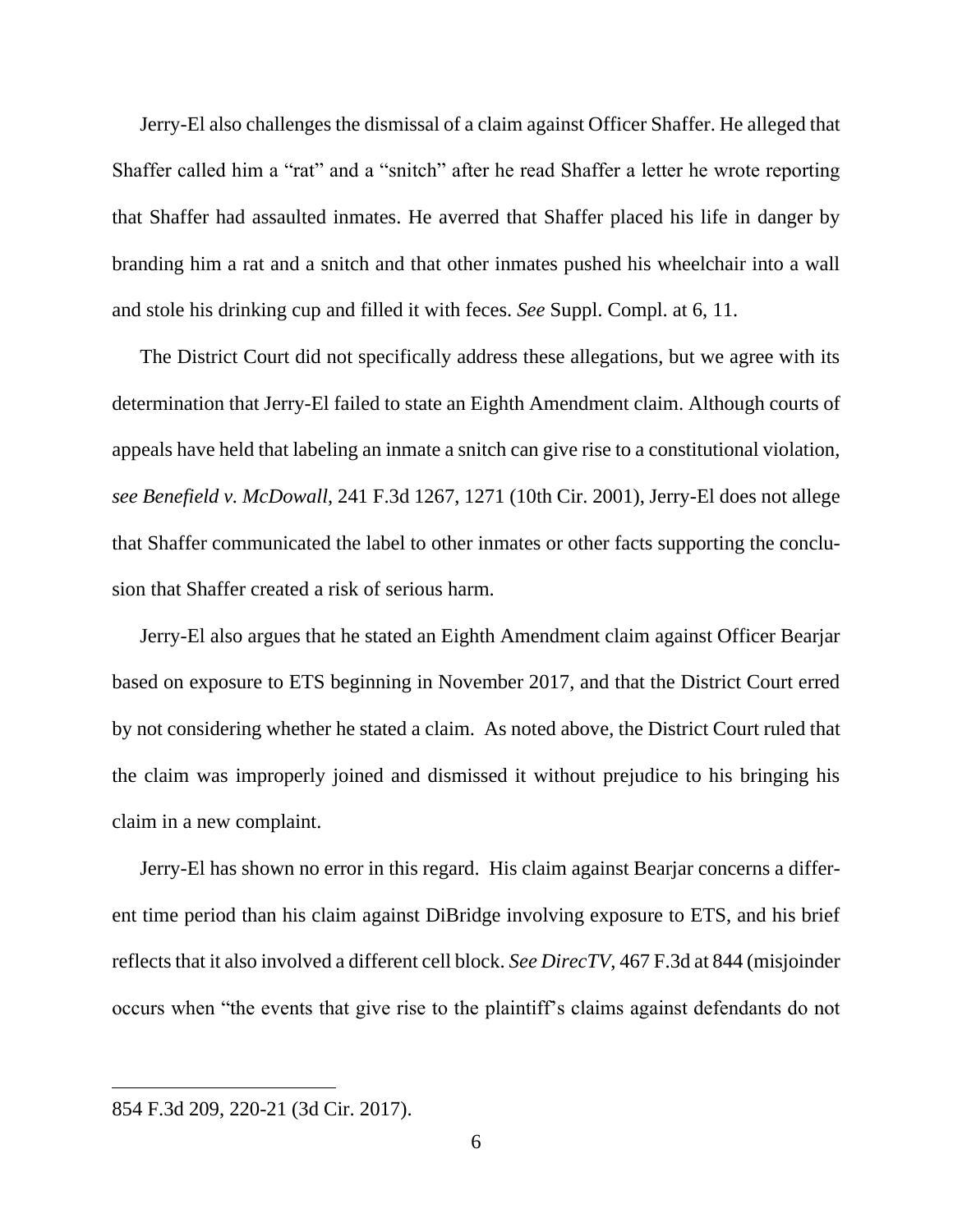stem from the same transaction"). In accordance with Federal Rule of Civil Procedure 21, the District Court dropped Bearjar from the action by dismissing Jerry-El's claim against him without prejudice. *See id*. at 845. In addition, the District Court had discretion to prohibit a new claim so late in the case. *See Garrett*, 938 F.3d at 89 (noting discretionary nature of decision whether to allow a supplemental pleading).

Jerry-El next challenges the dismissal of a retaliation claim against Captain Nose and Lieutenant Beers, who he alleged told him to pack his belongings and move to D-block because he was filing too many grievances against staff members. Jerry-El alleged that Nose repeated this the next day and denied his request "to be placed under mental health care." He averred that a week later Deputy Superintendent Glass moved him to H-block, a non-medical cell block. *See* Suppl. Compl. at 6.

The District Court had afforded Jerry-El leave to amend his Eighth Amendment claims after the filing of his second amended complaint and ultimately ruled that the alleged cell moves did not give rise to an Eighth Amendment claim. To the extent Jerry-El sought to bring a First Amendment retaliation claim against Nose and Beers, we agree with Appellees that he fails to state a claim.

Jerry-El was required to plead that he engaged in constitutionally protected conduct, that there was "retaliatory action sufficient to deter a person of ordinary firmness from exercising [his] constitutional rights," and that there was "a causal link between the constitutionally protected conduct and the retaliatory action." *Conard v. Pa. State Police*, 902 F.3d 178, 183 (3d Cir. 2018) (internal quotations and citations omitted). Although filing grievances is protected conduct, *Watson v. Rozum*, 834 F.3d 417, 422 (3d Cir. 2016), Jerry